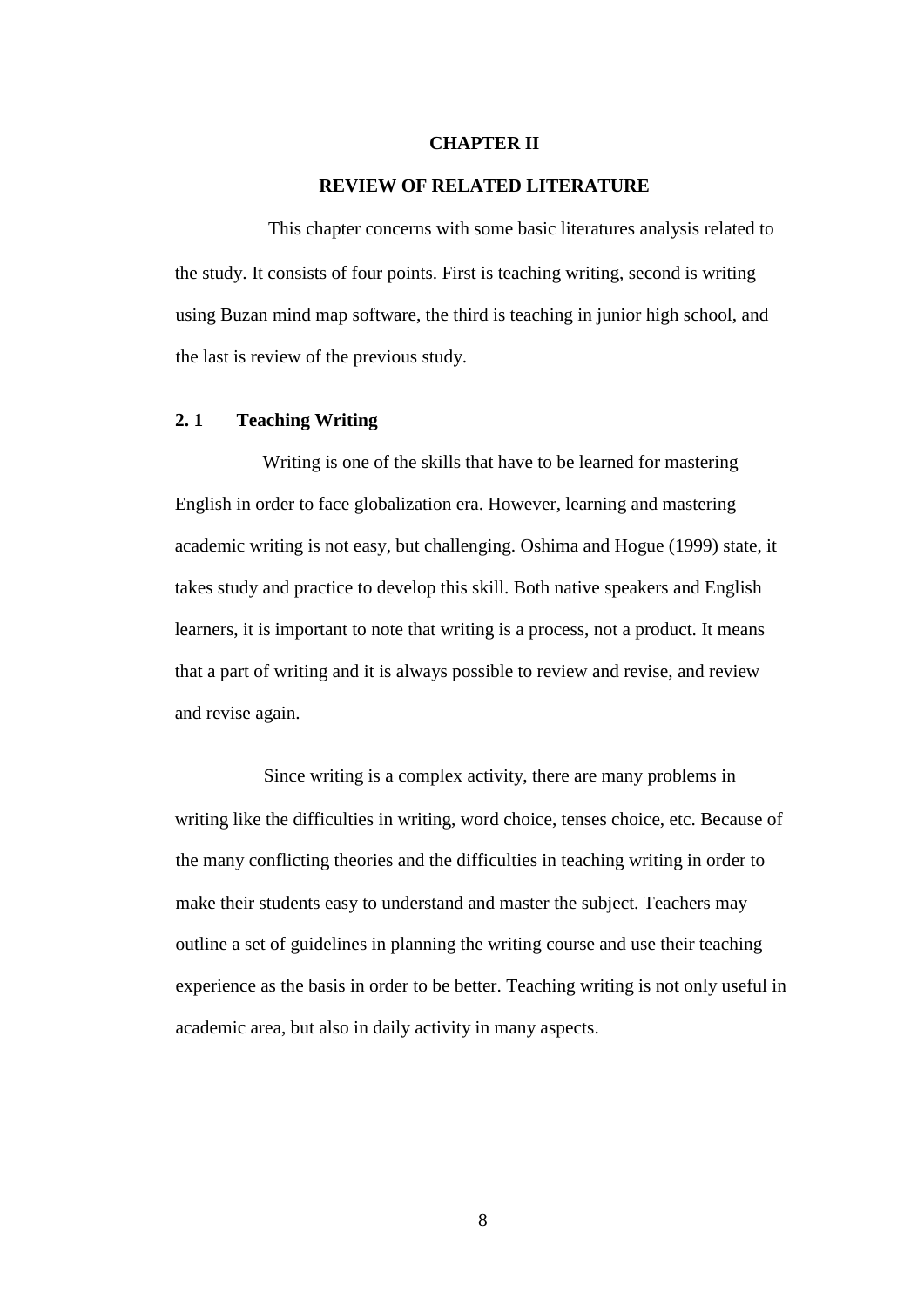According to Fuller and Whitaker in Walcott (2006), successful experiences in writing will be learned when the writer is able to spell words automatically and use appropriate vocabulary and genre knowledge. So teaching writing goal is students are able to produce writing in good form in structure, words focus and vocabulary.

# **2. 2 The Process of Writing**

The act of writing is a process. When people learn what ideas they have about people and things, then select ideas they want to express and finally they put the ideas they chose into words and communicate them clearly to others. It means that they involved in the writing process. Oshima and Hogue (1999) state if there are three main stages in the writing process. The main stages is prewriting, planning, and writing (including revising and rewriting).

Pre-writing, which is the first stage in writing, a strategies design to find, gathers and produce information about a certain topic in writing. In the prewriting stages, a writer decides the interesting topic. Pre-writing covers a wide variety of activities.

The next step is to generate idea by brainstorming; students express theirs ideas about the topic. Three useful of brainstorming technique are listing, pre-write and more ideas. Clustering is another brainstorming tecnique which used to organize ideas. Uses of clustering is simple, write the topic in the center and draw a balloon around it then write ideas come to the balloons around the core.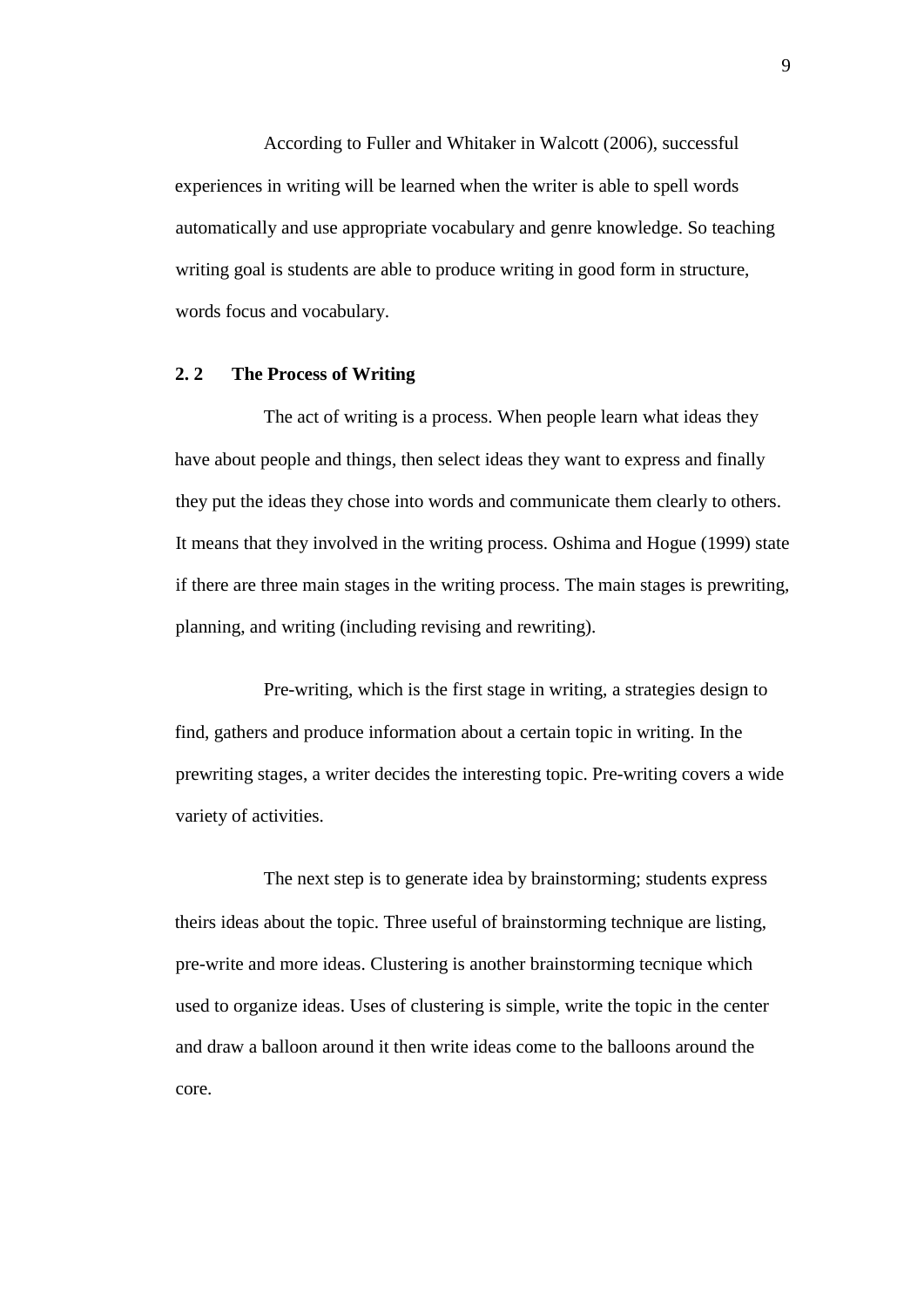develop an outline, including a topic sentence. In planning stage the idea which organized by brainstorming into an outline. In an outline write down the main points and sub points in into the order. With outlining , it should be relatively easy to write a paragraph.

The second stage is planning, which includes outlining. In this stage

The third stage is writing including rewriting and revising. Rewriting is writing a second draft and correct it for grammar and mechanics. Writing is a continous process of discovery, before that must think of new idea that may not be on the brainstorming list or in the outline. Adding new ideas or delete original ones at any time in the witing process. Revising is editing the rough draft for content and organization. Before revising, change the writing in order to improve it. Check the content and organization including unity, coherence, and lgic more interesting way. And then write a final copy to hand it.

#### **2. 3 Writing a Paragraph**

A paragraph is a basic unit of organization in writing in which a group of related sentences develops one main ida. A paragraph can be as short one sentence or as long as ten sentences. The number of sentences is not important, however, the paragraph should developed well to explain main idea clearly. A well-written paragraph has several distinguishing characteristics: the topic sentence should be clear, the body of the paragraph develops the central of idea with specific tacts, details, etc. The paragraph remains unified around main idea, and a paragraoh develops the main idea in a logical and coherent order that is clear to readers.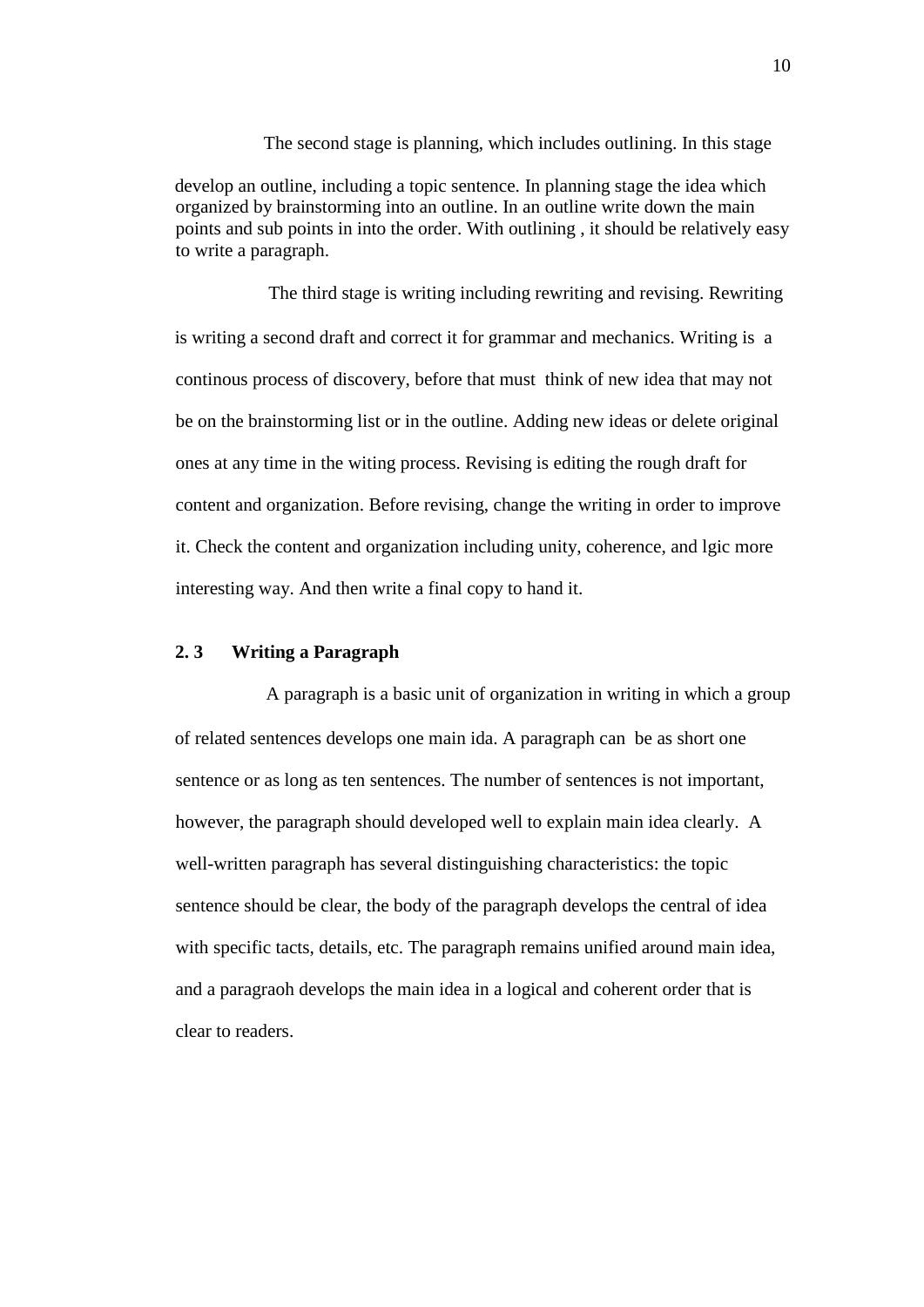Oshima and Hogue (1999) state that there are three parts of paragraph: the first is topic sentence, it states the main sentence of the paragraph. It also limits the topic, so that can be discussed completely in a single paragraph. Supporting sentence develops the topic sentence, it means that the supporting sentence giving reason, examples, facts, statistics, and quotations. The concluding sentence signals the end of the paragraph and leaves the reason with important points to remember.

A good paragraph also has elements of unity and coherence. Unity means that discuss only one main idea in a paragraph, the main is stated in the topic sentence, and when each and every supporting sentence develops that idea. Coherence means that a paragraph is readable and understandable because supporting sentences are in some kind of logical order and the ideas connected by the use of appropriate transition signals.

Unity is an important thing of a good paragraph. Unity means that a paragraph discusses only one main idea from beginning to the end. Each sentence is related to the topic directly. The topic sentence of a descriptive paragraph should name the topic. The controlling idea should give the overall impression of the place describing. Each of the following sentences also states a topic and a controlling idea. Beside there is a supporting sentences. Supporting not only provide the details that prove the truth of the sentence but also make the writing rich and interesting. In a descriptive paragraph, more details, more clearly the reader will imagine what are describing. A compound sentence is composed of two simple sentences by a comma and a coordinating conjunction. There are the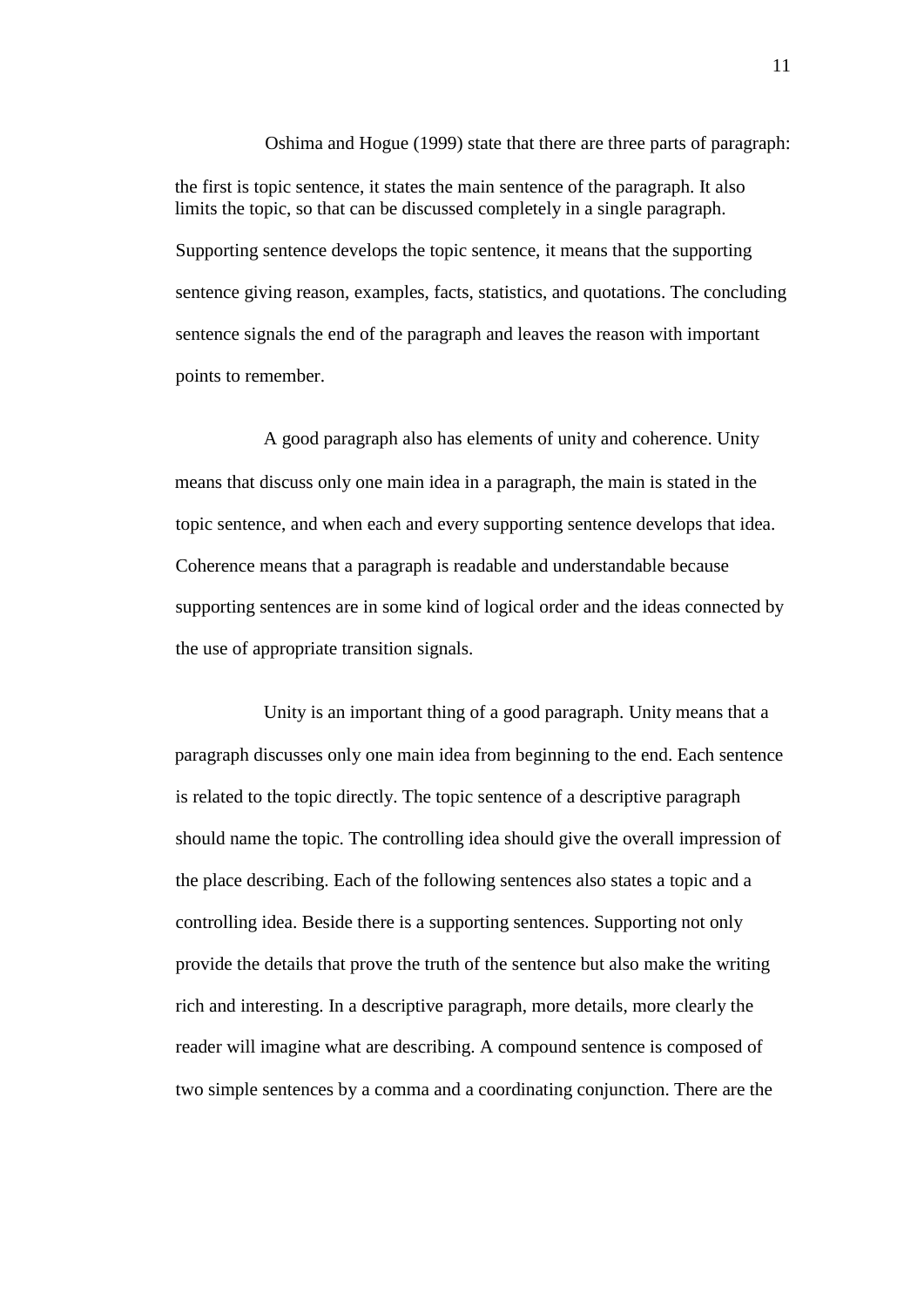coordinating conjunctions in English: yet, for, or, and, so, but, and nor (Oshima and Hogue, 1999).

One way to make the writing more interesting is to vary the sentence openings. Occasionally move a prepositional phrase to the beginning of a sentence.

# **2. 4 Descriptive Paragraph**

Descriptive writing entreaties to the senses. It tells how something feels, looks, tastes, smells, and/or sounds (Adele Fiderer, 2002). A good description is word picture, so when the readers read, they can imagine the place, object, or the person in their mind. Usually a descriptive paragraph follows a pattern of organization that called spatial order.

Spatial order is the arrangement of things in the paragraph that tells something left to right, back to front, bottom to top, near to far, and so on (Cambridge Advanced Study Program (CASP), 1999). The model paragraph notice how the descriptive paragraph moves from the bottom of the stairway to the top. Use spatial order expression to show the order. For example is notice how the description of the woman moves from far away to near.

A descriptive paragraph describes person, place, or thing that foccuses on the specific things. The description includes parts, qualities and characteristics. The structure of descriptive paragraph is the identification of the things and the description of the things: parts, qualities and characteristics (Bachtiar Bima

Mustriana, 2005).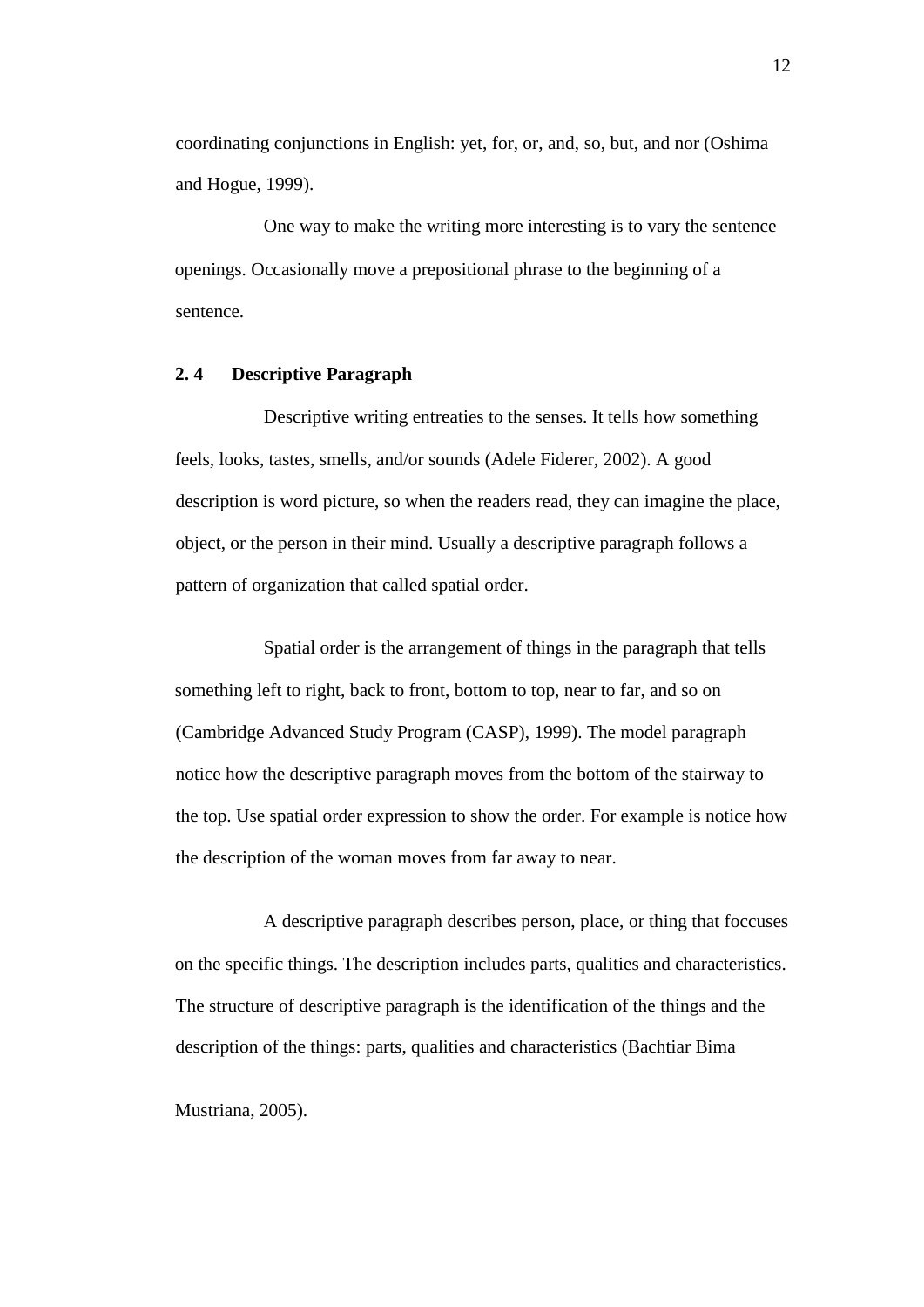## **2. 5 Mind Map**

Mind maps are the creation of Tony Buzan (2000) the memory expert that dislikes traditional, linear note taking and thus anything, it should start in the center of the page with related ideas branching out in all direction. This tool has been used by managers to organize, brainstorm, and even to prepare notes for speeches.

A mind map, or spider gram, is a strategy for making records on a topic, prior to writing, and it"s a structured strategy, which shows the relationship of ideas such as brainstorming which students produce notes randomly on paper. Moreover, according to Buzan, mind mapping is a technique for the preparation of notes to help students use the full potential of the brain to the optimum. The trick is combining work left and right brain.

The five essentials characteristics of mind mapping:

- a. The main idea, subject or focus is crystallized in a central image
- b. The main themes radiate from the central image as "branches"
- c. The branches comprise a key image or keyword drawn or printed on its associated line
- d. Topics of lesser importance are represented as "twigs of the relevant branch
- e. The branches form a connected nodal structure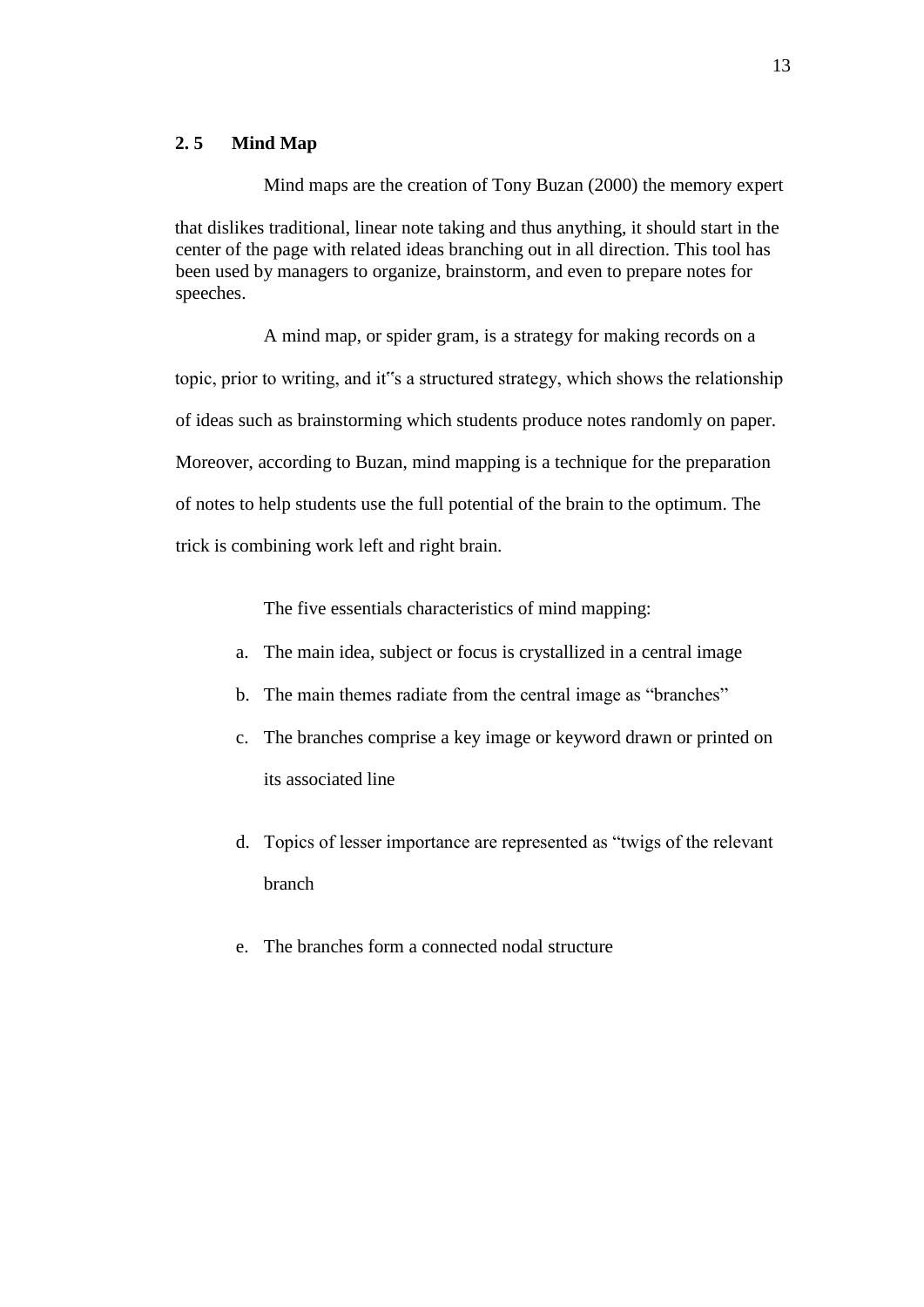

Picture 2.1. Illustration of Mind Map Copyright © 2014 www.mindmapping.com. All right reserved Mind maps can be used for problem solving, outline/ framework

design, structure/ relationship representations, anonymous collaboration, marriage of words and visuals, individual expression of creativity, condensing material into a concise and memorable format, team building or synergy creating activity, enhancing work morale .

# **2. 6 Buzan Mind Map's Software**

2.6.1 The Advantages of Buzan Mind Map"s

In addition of the program that invented by the inventor, Tony Buzan, it also motivate student to think creatively. It means that this software is in line with how your brain naturally processes information.

It also serve students in the colour that stunning them. The curved branches and model, bright colours and many sharp images that provide more than just a pretty face and flat text. This software give tthe students a visually that stimulate them to be more creative.

- 2.6.2 Step of Using Buzan Mind Map"s
	- 1. using a central image to help represent your main goal or theme is a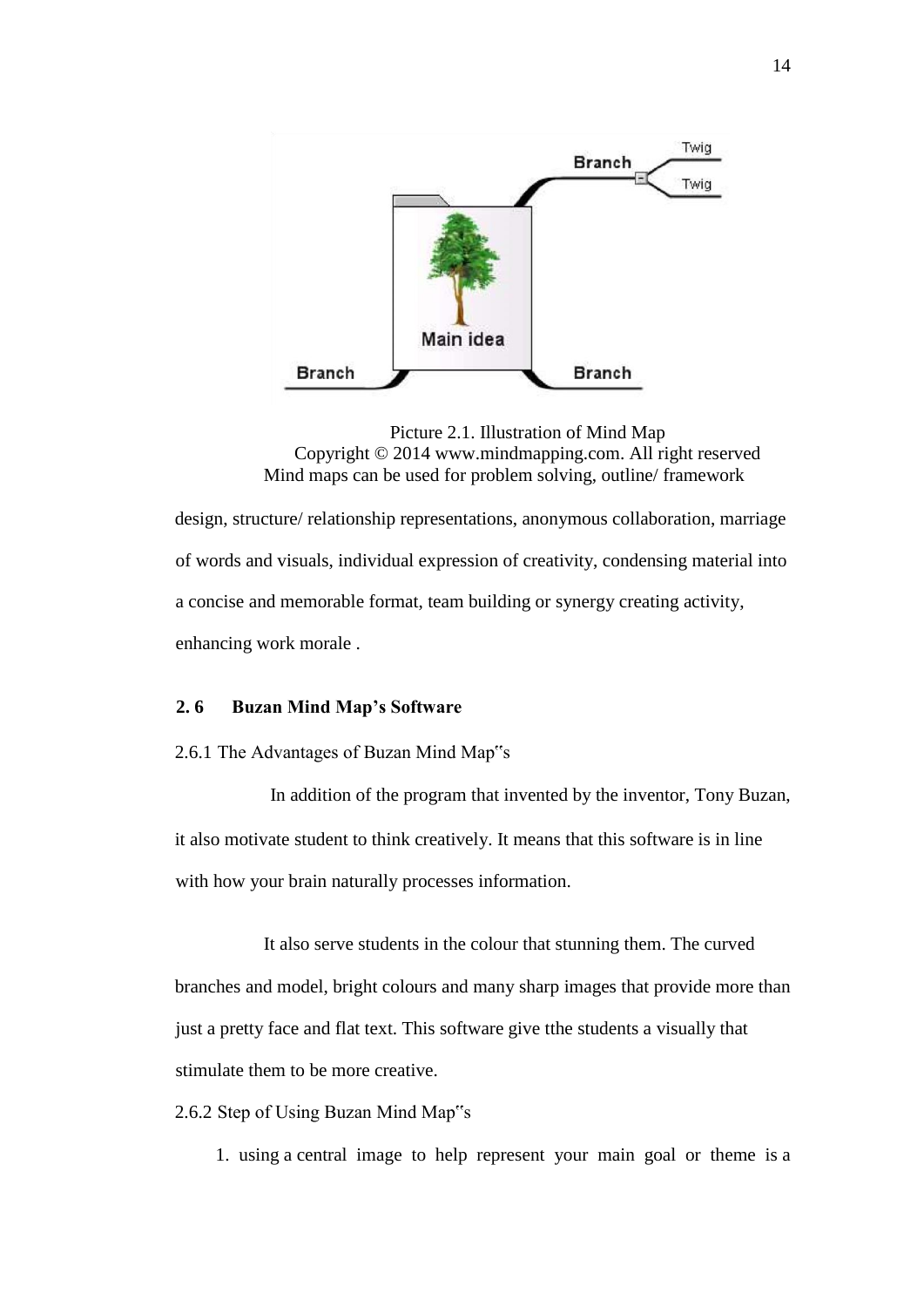major factor in effective Mind Mapping.

 $(1.1)$  When you open i Mind Map, select "New Mind Map" from the Start Page. (1.2) Select a Central Idea image from the library provided by selecting it and clicking Choose, or by double clicking on it. You can also use your own image by selecting Browse (see picture 1 below).



Picture 2.2. Central idea of Buzan I mind Map.

(1.3) Your Central Idea Image will then be displayed in the centre of the screen. If you click on this you can then type your Central Idea text (see picture 2 below).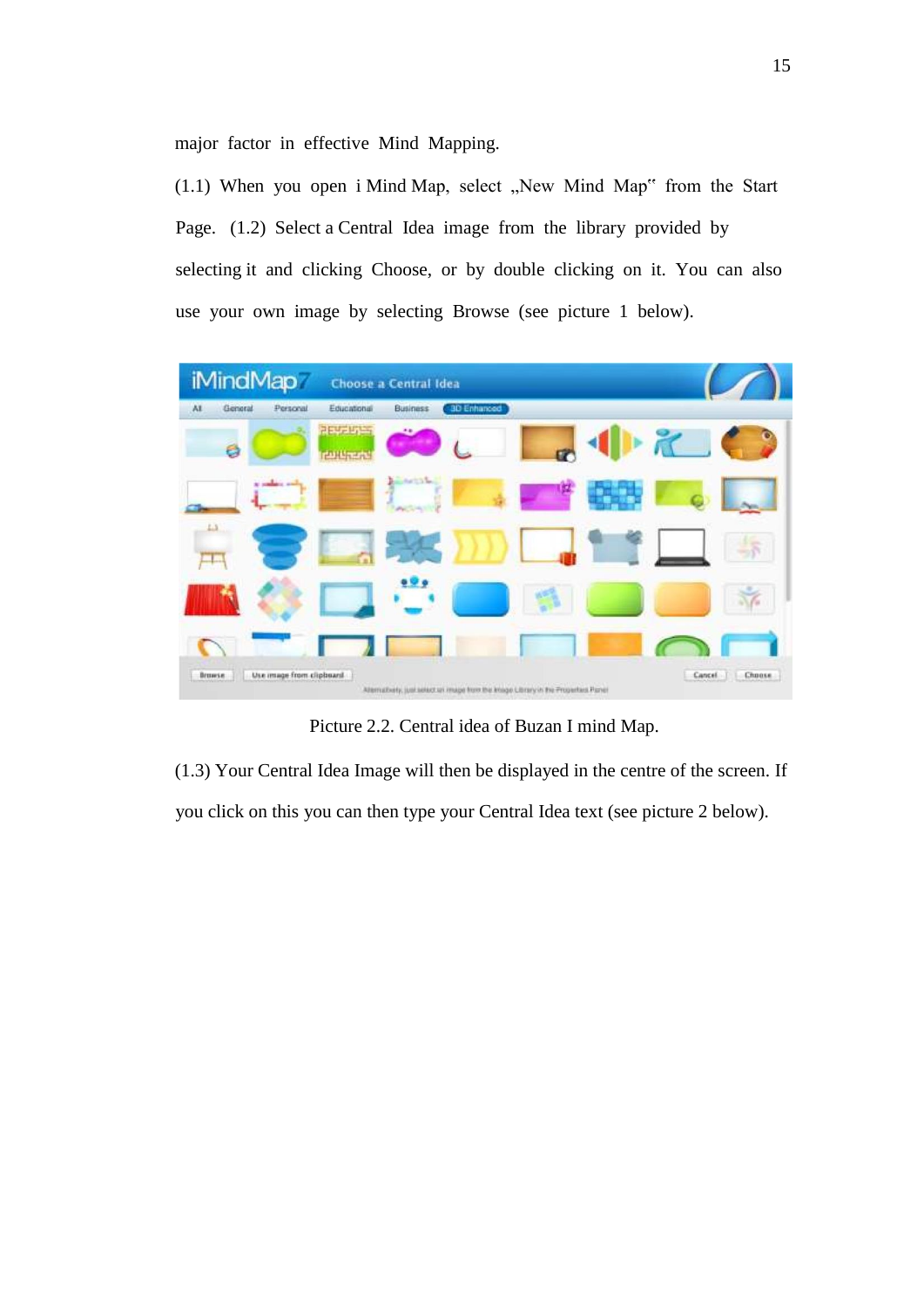

Picture 2.3 : Central Idea

- 2. then create the branches
- (2.1) To create a main branch Click over the red circle in the center of the

Central Image (which will appear when you hover your mouse pointer over the Central Image) and drag your mouse outwards un1l your achieve the desired branch length.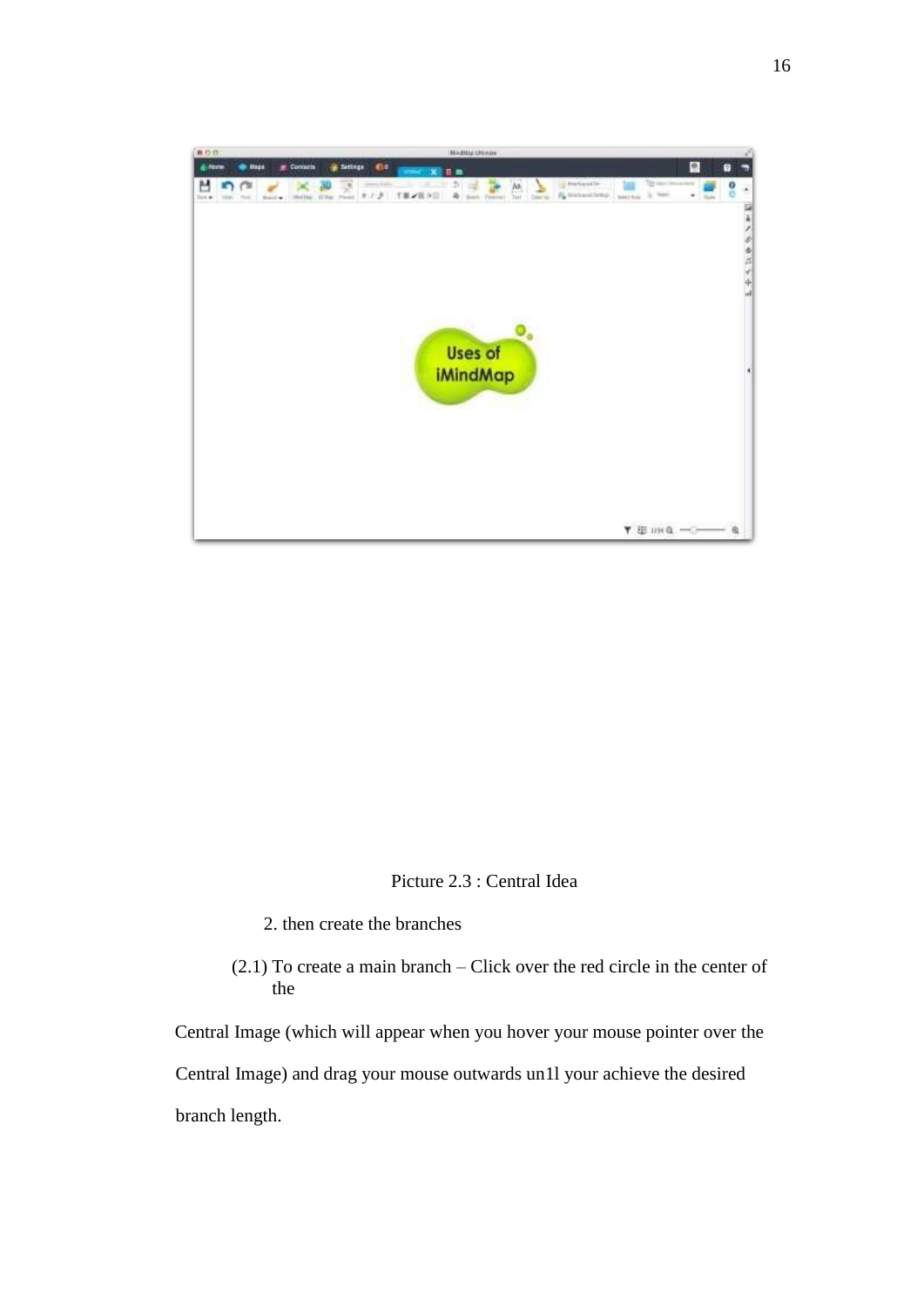(2.2) To add a label/text to your branch– Immediately after creating your branch type your text and press Enter. It will then be automatically attached to the branch (see picture 3 below).



Picture 2.4 : The Tools in Center Idea



Picture 2.5 : The Tools in Sub Idea (2.3)

Now create as many branches as you like to represent your primary concepts. Please see example below (Picture 4). Until finish (picture 5)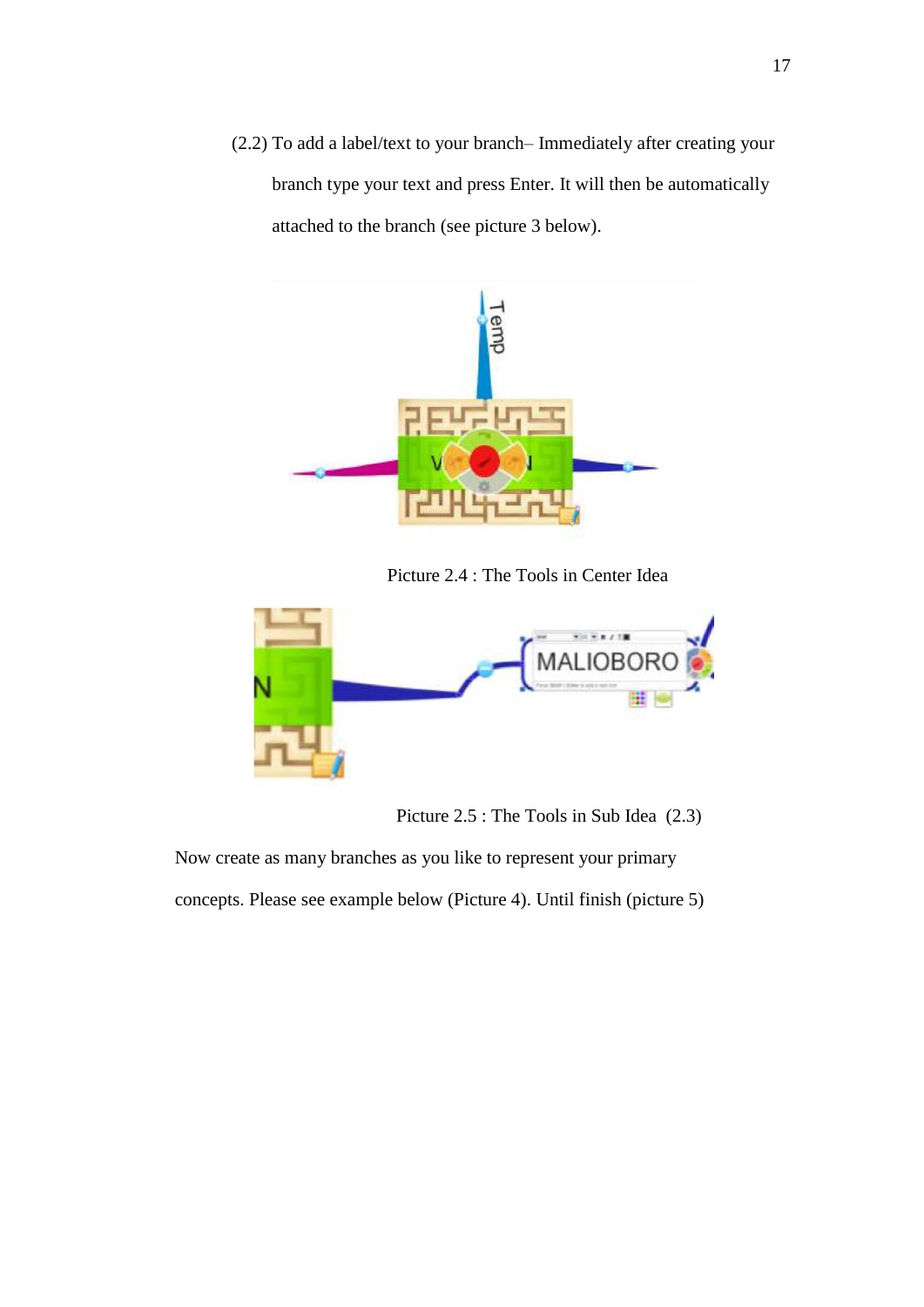

Picture 2.6 : The Result of Developed Idea by Mind map